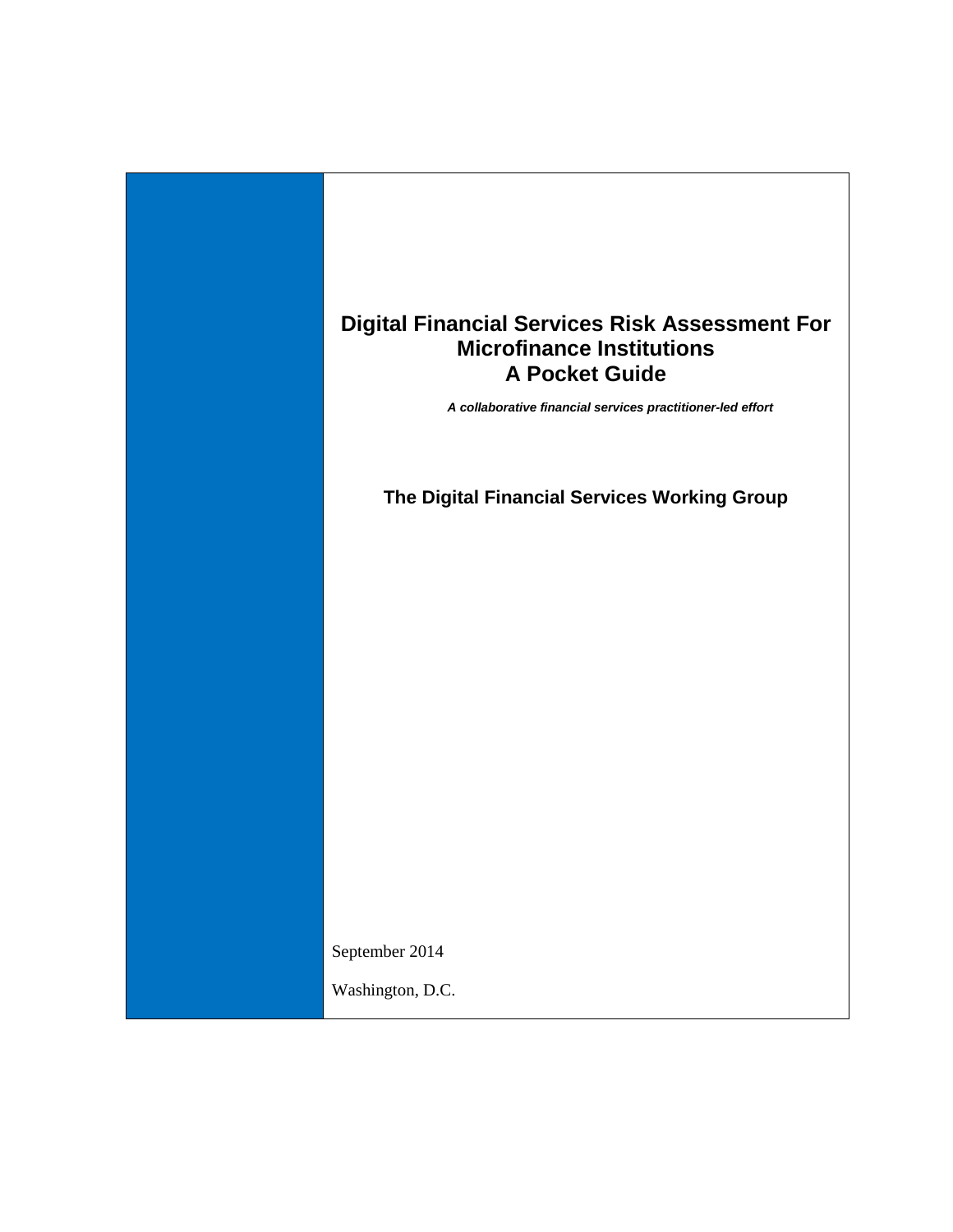## **Table of Contents**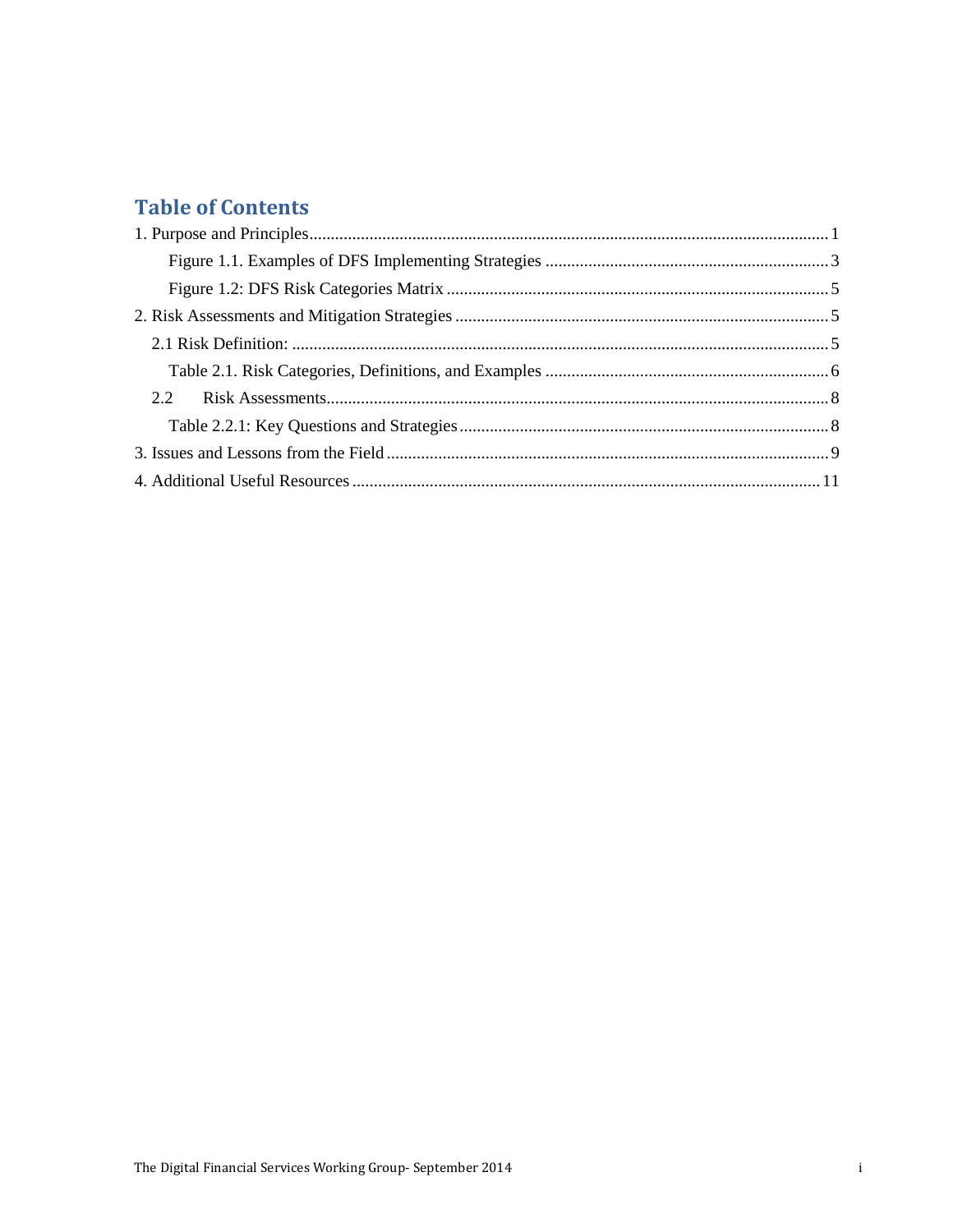# **About the Digital Financial Services Working Group**

The Digital Financial Services Working Group is a practioner-led group facilitated by Terry Isert, President of ProMicro Consulting LLC and Lynn Exton, Managing Partner of Exton & Partners Risk, Governance & Analytics LLP. Contributions to this guide were made by: Tom Shaw (CRS), Marcella Willis (Net Hope), Daryl Skoog (MicroPlanet Technologies, Inc.), Sonia Arenaza (Accion), Sudha Garg, Susan Salerno, Eve Hamilton (Chemonics), and Shailee Adnolfi (FHI360).

# <span id="page-2-0"></span>**1. Purpose and Principles**

The last ten years have seen growth of mobile technology, and as of 2014 there are almost 7 billion mobile cellular subscriptions worldwide with about half of them being unique subscriptions<sup>[1](#page-2-1)</sup> (75% in developing countries). Despite growth in microfinance services over the same timeframe,<sup>[2](#page-2-2)</sup> there are still approximately 2.5 billion people who do not have a formal account at a financial institution<sup>[3](#page-2-3)</sup> though 1.9 billion people out of those 2.5 billion have access to a mobile phone. Hence, this presents an opportunity for microfinance institutions  $(MFI)^4$  $(MFI)^4$  to adopt mobile platforms and channels and thereby expand access to their microfinance services.

According to a 2013 survey of 73 MFIs, 56 were not offering services through a mobile money platform but were interested in doing so.<sup>[5](#page-2-5)</sup> This indicates a growing interest by MFIs to identify innovative ways to leverage new technologies with the goal of increasing outreach, reducing costs and providing quality services. Reaching these goals can be more attainable by using Digital Financial Services (DFS), <sup>[6](#page-2-6)</sup> which can provide many tangible benefits such as:

- Decreased security risks to staff from not having to transport and handle large amounts of cash;
- Increased convenience for clients to make and receive payments via mobile phones;
- Improved governance from reduced cash handling by finance and field staff;

<span id="page-2-1"></span> <sup>1</sup> <https://gsmaintelligence.com/>

<span id="page-2-2"></span> $2\overline{2014}$  statistics by the International Telecommunications Union on global mobile subscriptions:<br>http://www.itu.int/en/ITU-D/Statistics/Documents/facts/ICTFactsFigures2014-e.pdf

<span id="page-2-3"></span> $\frac{3}{3}$  2012 World Bank data on the numbers of unbanked:

<span id="page-2-4"></span>[http://siteresources.worldbank.org/EXTGLOBALFIN/Resources/8519638-1332259343991/world\\_bank3\\_Poster.pdf](http://siteresources.worldbank.org/EXTGLOBALFIN/Resources/8519638-1332259343991/world_bank3_Poster.pdf) 4 For the purposes of this guide, the term MFI refers to all financial institutions serving the base of the pyramid. Th may include non-governmental organizations, cooperatives, credit unions, MFI banks, and other regulated and nonregulated financial service providers.

<span id="page-2-5"></span> $52013$  Mobile Banking Study: Experiences and Perspectives of MFIs:<br>http://www.fgda.org/dati/ContentManager/files/Documenti\_microfinanza/Mobile-Banking-Study.pdf

<span id="page-2-6"></span> $\rm^6$  For our purposes we are using the US AID definition for Digital Financial services as "a broad category that encompasses MFS and all branchless banking services that are enabled via electronic channels. Services can be accessed using a variety of electronic instruments, including mobile phones, PoS devices, electronic cards (credit, debit, smart cards, and key fobs) and computers. Similarly "digital payments" covers mobile payments and electronic payments, while "digital money" covers mobile money and electronic money (Source: *Digital Finance for Development: A Handbook for USAID Staff*, p. 3, US AID).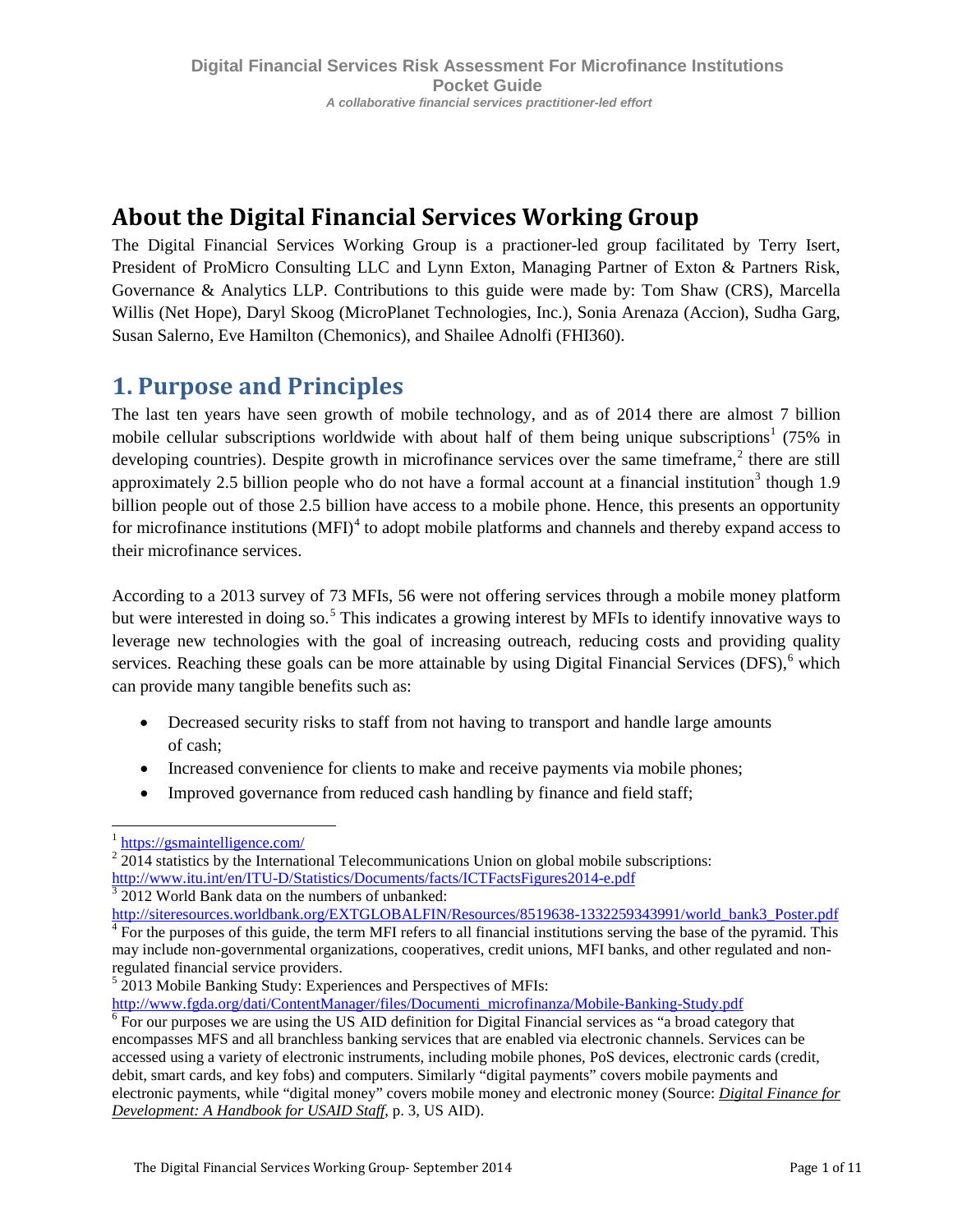- Increased staff efficiency by reducing their time spent on cash disbursements and collections;
- Better service to clients using mobile phones and/or agents to repay their loans more easily, without incurring additional transactional costs (transportation/time); and
- Clients can receive automatic reminder and alerts on the phones reducing late payment.<sup>[7](#page-3-1)</sup>

Despite these potential benefits, there are also practical challenges that may be encountered when adopting DFS:

- Investments of time, human resources, and money, are necessary to change payment systems;
- Change management is required within the institution to lead this effort successfully; and
- Behavioral changes are required by the clients to adopt the new technologies.

Before proceeding with providing these services, it is critical that each MFI carry out its standard feasibility assessment to determine whether the investment is justified, and if so, to select an appropriate DFS business model.

<span id="page-3-0"></span>The 2013 CGAP Focus Note "Microfinance and Mobile Banking: Blurring the Lines?"<sup>[8](#page-3-2)</sup> provides case examples [i](#page-14-0)llustrating the range of m-banking<sup>1[9](#page-3-3)</sup> solutions (products) and business models that have been adopted by MFIs. These are summarized in the table below, and provide a useful framework for reviewing potential existing options in the market versus the level of internal resources needed:

<span id="page-3-1"></span> $<sup>7</sup>$  Digital Financial Services and Microfinance: State of Play:</sup>

[https://centerforfinancialinclusionblog.files.wordpress.com/2014/08/20140821\\_eos\\_dfs\\_mfis.pdf](https://smtp.accion.org/owa/redir.aspx?C=J5dLbRSxDEif7ReUSndNTQpOJGHinNEIb5R-jCbX5nzD18gTK8zNU50lGst6uOrFA5J8YHMs2rQ.&URL=https%3a%2f%2fcenterforfinancialinclusionblog.files.wordpress.com%2f2014%2f08%2f20140821_eos_dfs_mfis.pdf)

<span id="page-3-2"></span> $\frac{8}{8}$  2013 Focus Note: Microfinance and Mobile Banking: Blurring the Lines?

<span id="page-3-3"></span>http://www.cgap.org/publications/microfinance-and-mobile-banking-blurring-lines 9 M-banking is a term used to refer to mobile financial services transactions for customers and their financial institutions by way of an electronic device and platform. For the purposes of this pocket guide, it is synonymous with digital financial services although the authors recognize that there are other interpretations and definitions.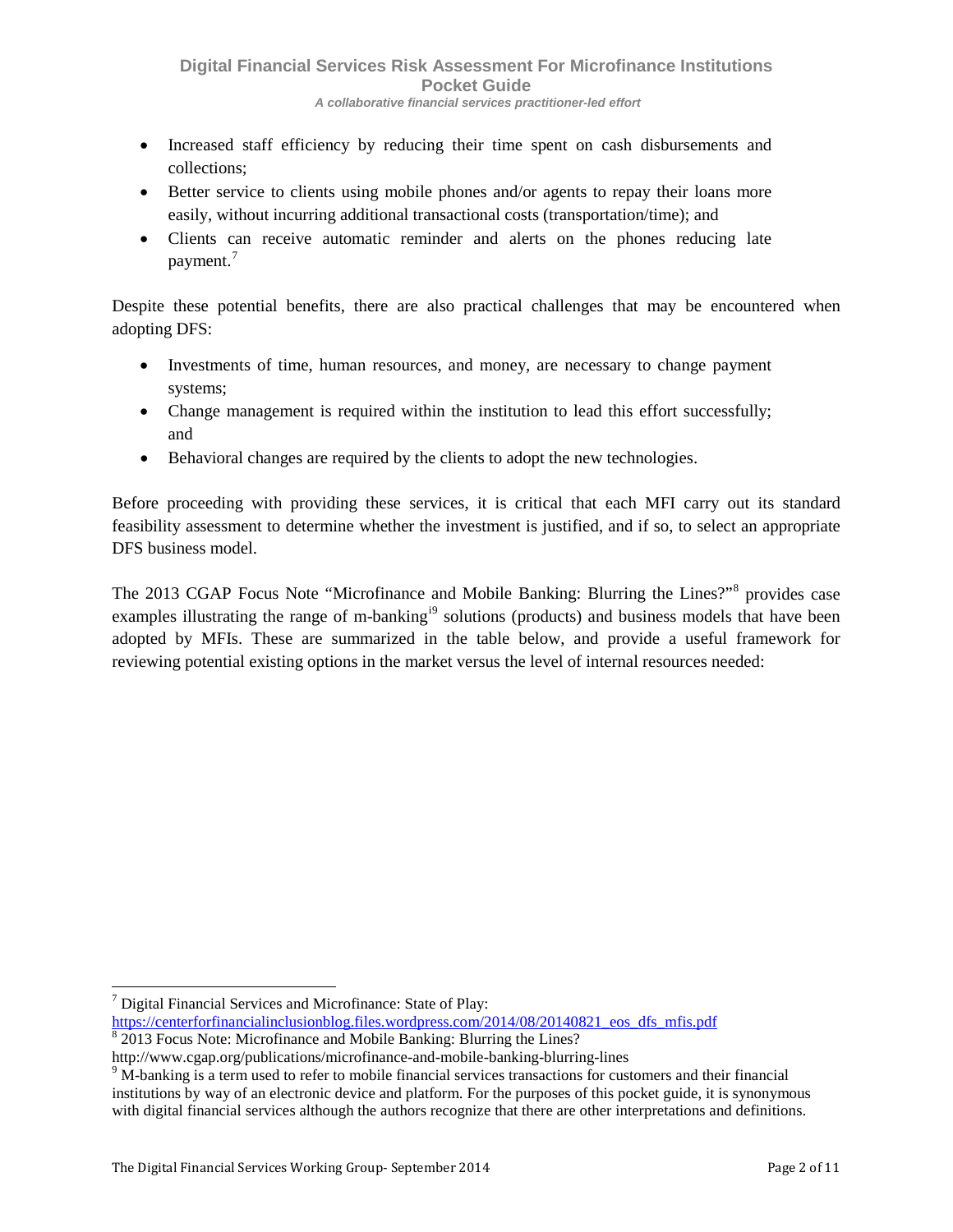### **Figure 1.1 Examples of DFS Implementing Strategies[10](#page-4-0)**



The last three options rely on the existence in the market of mobile money products, termed "*deployments*"<sup>[11](#page-4-1)</sup> offered by payment service providers like Mobile Network Operators (MNO). The most relevant products they offer to MFIs for extending DFS to their clients are:

- A bulk payment product that allows payments to be sent from one to many, or business to person (B2P), which can be used for loan disbursements from the MFI to the clients.
- A merchant or bill pay product that allows payments to be sent from many to one, or person to business (P2B), which can be used for loan repayments or savings contributions from clients to the MFI.

Some key differences between these options are around the data transaction reports generated by the payment service provider, how the MFI accesses them and integrates them into their own MIS (manually and/or through introduction of a new middleware or software), how the MFI staff accesses and interfaces with the data input, and how the end client interfaces with the product and service.

The opportunities for MFIs to leverage existing products in the market are increasing with the rapid growth of mobile money deployments globally, and an increase in bulk payment and merchant or bill pay products.<sup>[12](#page-4-2)</sup> In the majority of cases to date, MFIs have selected one of the first three options. Nonetheless,

<span id="page-4-0"></span><sup>&</sup>lt;sup>10</sup> Please note the distinction between the "Build Own Platform" and "Go-It-Alone" options. The former is not an MFI building its own mobile banking platform. Rather it's development of the MIS integration platform to integrate an external service provider's m-banking product. I would not label it as Build Own Platform and leave that for the Go it Alone extreme option. And perhaps in the description would change to "develop MIS platform." In all of the

<span id="page-4-1"></span>options it's a combination of two elements; e.g., m-banking products and the data integration with the MFI's MIS.<br><sup>11</sup> GSMA Mobile Money Deployment Tracker: <u>http://www.gsma.com/mobilefordevelopment/programmes/mobile-</u><br>mon

<span id="page-4-2"></span> $\frac{12}{2013}$  GSMA State of the Industry Report: [http://www.gsma.com/mobilefordevelopment/state-of-the-industry-](http://www.gsma.com/mobilefordevelopment/state-of-the-industry-2013?utm_campaign=GSMA%20REPORT%20SHOWS%20ACTIVE%20MOBILE%20MONEY%20CUSTOMERS%20REACHED%2061%20MILLION%20IN%202013&utm_medium=email&utm_source=Eloqua&elq=367e8210bd0245268f57b4821fb5ff11&elqCampaignId=1332)[2013?utm\\_campaign=GSMA%20REPORT%20SHOWS%20ACTIVE%20MOBILE%20MONEY%20CUSTOMER](http://www.gsma.com/mobilefordevelopment/state-of-the-industry-2013?utm_campaign=GSMA%20REPORT%20SHOWS%20ACTIVE%20MOBILE%20MONEY%20CUSTOMERS%20REACHED%2061%20MILLION%20IN%202013&utm_medium=email&utm_source=Eloqua&elq=367e8210bd0245268f57b4821fb5ff11&elqCampaignId=1332) [S%20REACHED%2061%20MILLION%20IN%202013&utm\\_medium=email&utm\\_source=Eloqua&elq=367e821](http://www.gsma.com/mobilefordevelopment/state-of-the-industry-2013?utm_campaign=GSMA%20REPORT%20SHOWS%20ACTIVE%20MOBILE%20MONEY%20CUSTOMERS%20REACHED%2061%20MILLION%20IN%202013&utm_medium=email&utm_source=Eloqua&elq=367e8210bd0245268f57b4821fb5ff11&elqCampaignId=1332) [0bd0245268f57b4821fb5ff11&elqCampaignId=1332](http://www.gsma.com/mobilefordevelopment/state-of-the-industry-2013?utm_campaign=GSMA%20REPORT%20SHOWS%20ACTIVE%20MOBILE%20MONEY%20CUSTOMERS%20REACHED%2061%20MILLION%20IN%202013&utm_medium=email&utm_source=Eloqua&elq=367e8210bd0245268f57b4821fb5ff11&elqCampaignId=1332)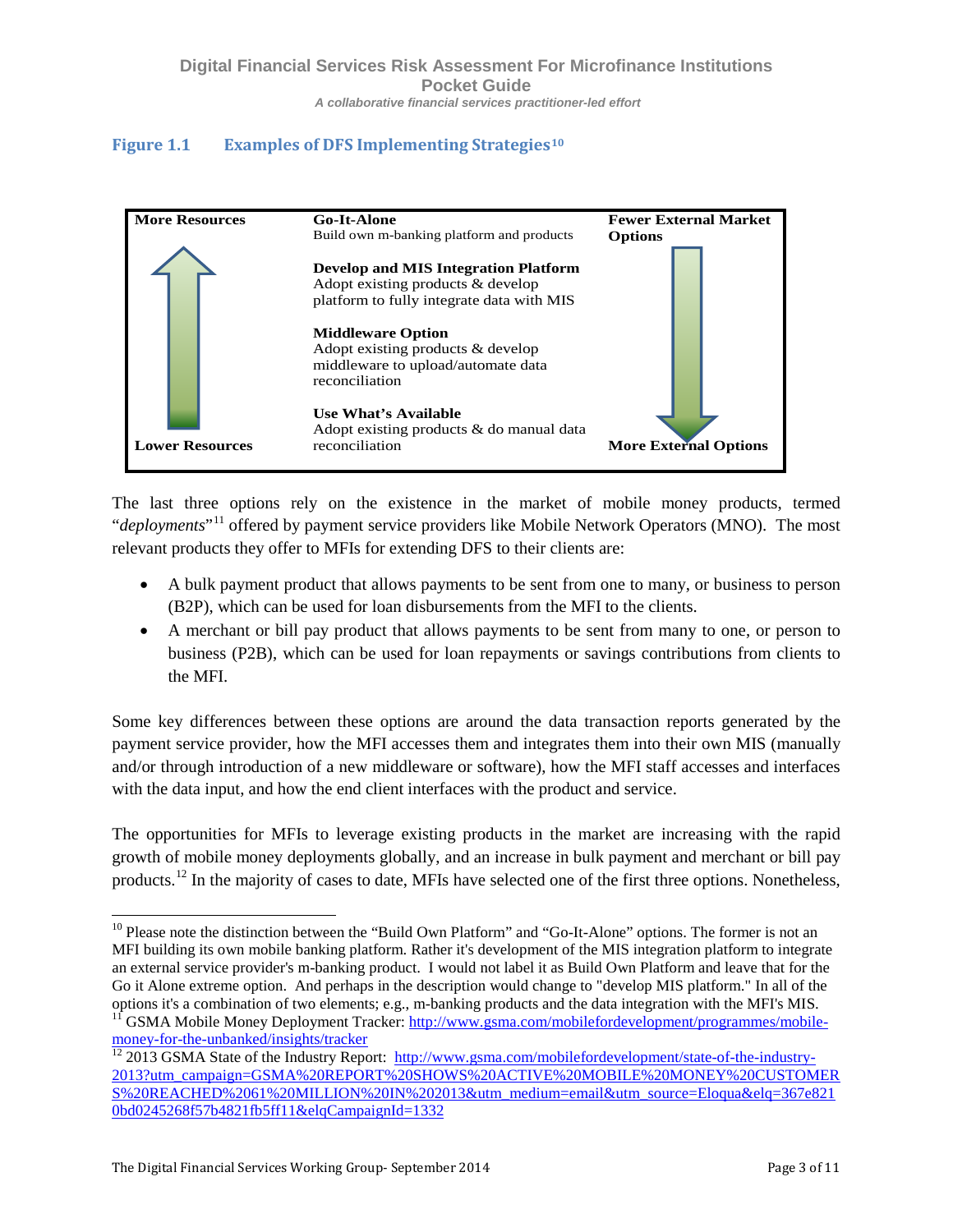for some MFIs developing a proprietary system may be the preferred option. As would be expected, the investment in terms of time, human resources, and funding required, and the risks associated with each option vary. Consequently, each option requires a tailored assessment by the MFI.

The purpose of this guide is to help MFI's to be successful in their DFS delivery. This Guide is meant to help MFIs understand the risks and corresponding mitigation strategies associated with DFS in general, and with the diverse business models available for providing these services. It will help in reducing the risks to clients in their transition to DFS delivery models.

With a sound risk assessment and robust risk mitigation strategies, MFIs can successfully provide DFS that will ensure protection of assets, security of transactions, prevention of fraud, protection of client privacy, data security and compliance with laws and regulations that are applicable to DFS, regardless of which option is selected.

<span id="page-5-0"></span>While this guide mentions the spectrum of solutions that MFIs can consider, it does not attempt to fully analyze all of the options available to MFIs, as the fusion of DFS and microfinance is subject to constant innovation. Nor is it a "how to" manual. Rather, it is a guide that will help identify and assess risks associated with providing DFS to clients prior to offering these products as well as on an ongoing basis. Because strategies to mitigate risks will vary according to each institution and its own particular context, this guide does not prescribe specific risk mitigation strategies, but does provide some examples in the issues and lessons learned. As illustrated in Figure 1.2 risks for MFIs can be categorized as strategic, operational, liquidity, legal/regulatory, country, reputational, credit, and market, encompassing a wide continuum of threats that are external as well as internal to institutions providing MFS. Technology and cyber risks are included under Operational risks.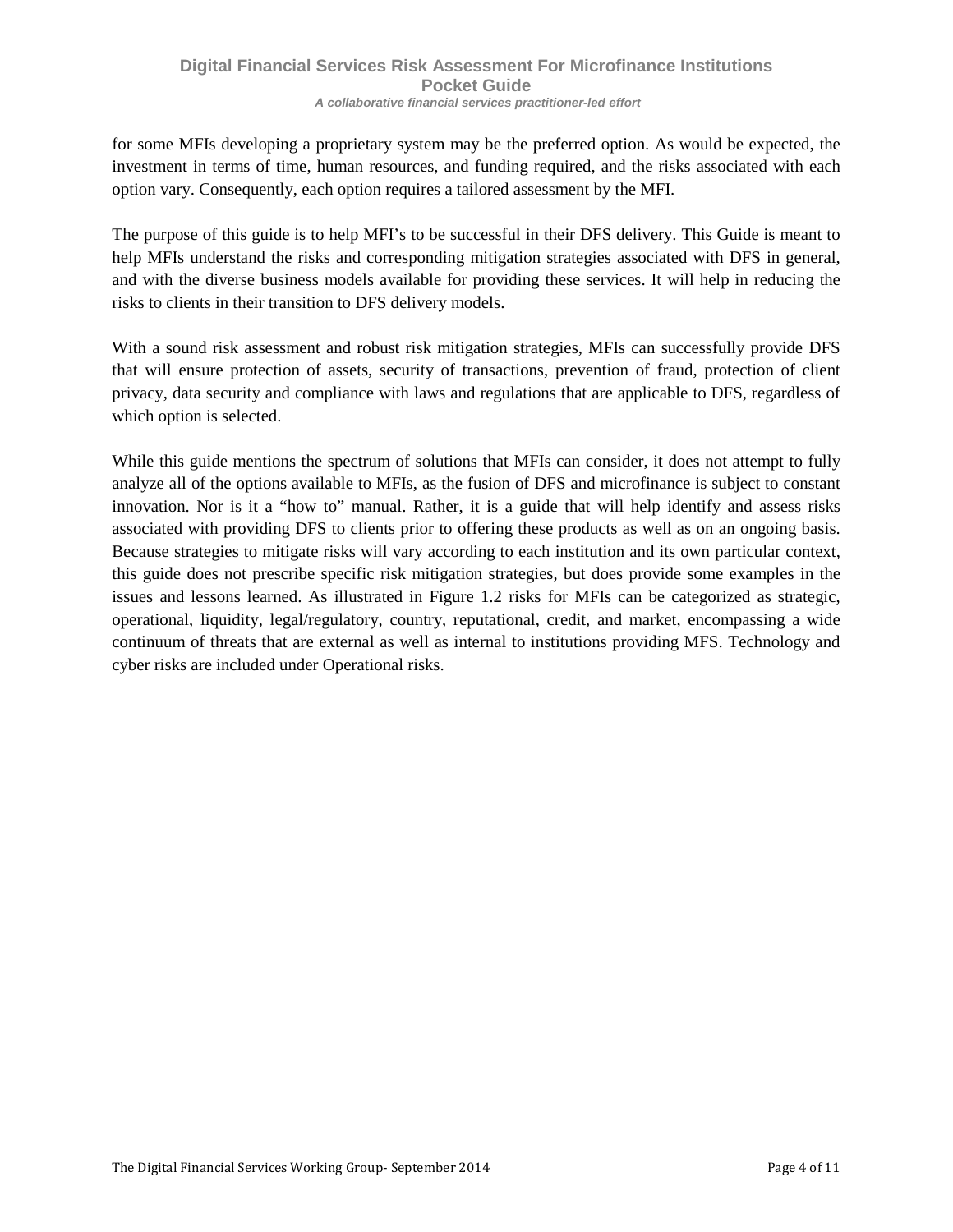### **Figure 1.2 DFS Risk Categories Matrix**



This Guide, in line with the DFS Risk Categories Matrix, will help you:

- Identify risks quickly and uniformly
- Accurately assess your institution's exposure to various risks
- Rapidly select consistent mitigation strategies to lessen your exposure to these risks
- Successfully develop and offer DFS products to your clients, while minimizing associated risks
- Protect your clients and your institution

## <span id="page-6-0"></span>**2. Risk Assessments and Mitigation Strategies**

The risks faced by an MFI that is looking to offer digital financial services or expand the scope of those services depend on the role that it takes in the implementation of the system. If they solely disburse funds through mobile banking and receive payments they face a narrower range of risks, than those that receive cash and hold the account of the individuals involved as the level of risks and complexity increase.

Prior to doing a risk assessment, it is important that institutions identify the potential risks that they may face. In order to do that it is important that they have a good understanding of what constitutes a potential risk as well as various risk categories so that the risk identification is comprehensive and pre-emptive steps are taken to mitigate these risks.

### <span id="page-6-1"></span>**2.1 Risk Definition**

Risk is defined as the potential for loss or failure to meet business objectives as a consequence of internal or external events.

Below are some potential risks that an MFI looking to implement digital financial services might face: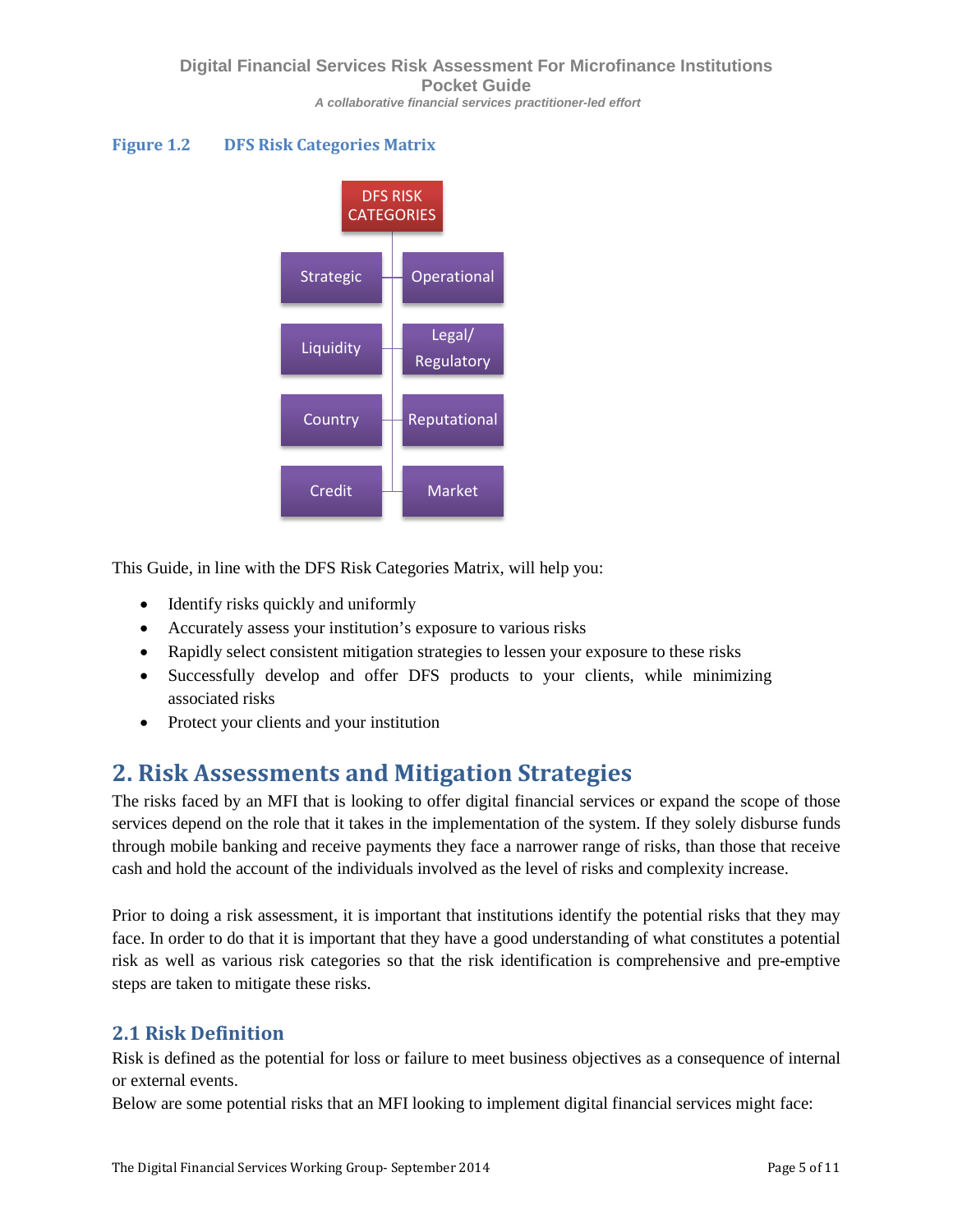**Digital Financial Services Risk Assessment For Microfinance Institutions Pocket Guide**  *A collaborative financial services practitioner-led effort*

- Clients cannot access account or cash
- Failure of counterparty<sup>[13](#page-7-1)</sup> to perform
- Regulation
- Technology
- Competing systems
- Fraud
- Reputation risk
- Taxation
- Cyber risk

Risks can be difficult for many financial services practitioners to define and therefore monitor consistently. The table below groups risks by categories and provides useful real-life examples to make risks more tangible and easier to monitor and plan responses.

### <span id="page-7-0"></span>**Table 2.1 Risk Categories, Definitions, and Examples**

| <b>Risk Category</b> | <b>Definition</b>                                                                                                                                                                                           |                | <b>Risk Examples</b>                                                                                                                                                                                                                                                                                                                                                                                                              |
|----------------------|-------------------------------------------------------------------------------------------------------------------------------------------------------------------------------------------------------------|----------------|-----------------------------------------------------------------------------------------------------------------------------------------------------------------------------------------------------------------------------------------------------------------------------------------------------------------------------------------------------------------------------------------------------------------------------------|
| <b>Strategic</b>     | Risk to earnings or<br>capital of operating a<br>business in a<br>competitive<br>environment.<br>Key words:<br>Competition, deals,<br>major long term<br>investments and/or<br>resource commitments         | 1.<br>2.<br>3. | Organization does not fully understand its<br>target market for digital financial services<br>and does not estimate properly the amount<br>of investment and resources needed.<br>Providing digital financial services does not<br>fit into the long-term strategic plan of the<br>organization or is not currently a good fit.<br>Competing priorities that negatively impact<br>ability to focus on digital financial services. |
| <b>Operational</b>   | Risk of direct or<br>indirect loss from<br>failed or inadequate<br>processes, people or<br>systems, or exposure<br>to external events.<br>Operational risk<br>includes information<br>technology (IT) risk. | 1.<br>3.       | Systems and technology to provide digital<br>financial services are not available or there<br>are frequent breakdowns in services.<br>2. Clients cannot access cash or services.<br>Provider lacks<br>adequate<br>safeguards<br>to<br>prevent fraud or hacking into system,<br>including identity fraud and<br>theft<br>- of<br>customer moneys.                                                                                  |
| Liquidity            | Risk of not being able<br>to obtain funds at a<br>reasonable price and<br>in a reasonable time<br>period to ensure<br>financial commitments<br>can be met as they fall<br>due.                              | 1.             | Inability of clients to convert credit to cash<br>(both through organization, agents, or other<br>service providers).                                                                                                                                                                                                                                                                                                             |

<span id="page-7-1"></span> $13$  The term "counterparty" is defined as the other party that participates in a financial transaction. Counterparty risk is the risk that the other party will be unable to fulfill its obligations under the contract.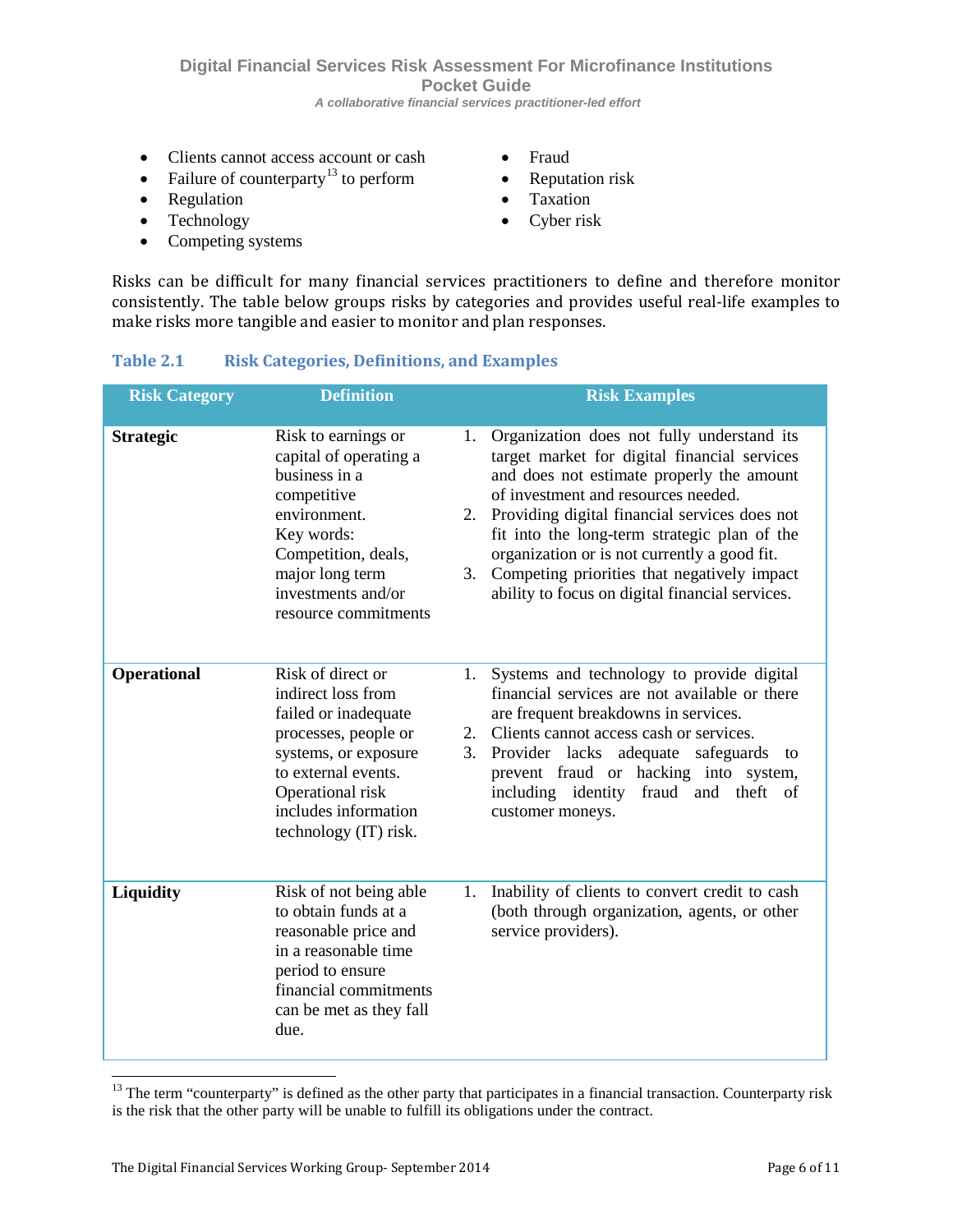### **Digital Financial Services Risk Assessment For Microfinance Institutions Pocket Guide**

*A collaborative financial services practitioner-led effort*

<span id="page-8-0"></span>

| <b>Risk Category</b>                                             | <b>Definition</b>                                                                                                                                                                                                              |                            | <b>Risk Examples</b>                                                                                                                                                                                                                                                                                                                                                                                                                          |
|------------------------------------------------------------------|--------------------------------------------------------------------------------------------------------------------------------------------------------------------------------------------------------------------------------|----------------------------|-----------------------------------------------------------------------------------------------------------------------------------------------------------------------------------------------------------------------------------------------------------------------------------------------------------------------------------------------------------------------------------------------------------------------------------------------|
| <b>Legal/Regulatory</b>                                          | Risk of failing to<br>comply with laws,<br>regulations, and rules.<br>It also includes risk of<br>loss related to new and<br>changed laws, and<br>interpretation of laws.                                                      | 2.<br>3.<br>4.<br>5.<br>6. | Counterparty does not perform or provide<br>services as agreed upon.<br>Service provider goes out of business.<br>Risk of money laundering if Anti-Money<br>Laundering (AML) controls are not in place.<br>Organization<br>does<br>not<br>comply<br>with<br>applicable laws and regulations resulting in<br>fines, regulatory intervention, and disruption<br>or closure of services.<br>Government imposes new taxes or fees on<br>services. |
| Country                                                          | Political,<br>exchange<br>and<br>economic<br>rate,<br>risks associated with<br>operating in a given<br>including<br>country,<br>economic<br>changing<br>policy<br>banking<br><b>or</b><br>regulations,<br>political<br>unrest. | 1.<br>2.<br>3.             | A license to provide a given service may be<br>changed as a result of government policy.<br>Election periods disruptions due to civil<br>unrest.<br>Price caps on services can render them<br>uneconomic to provide.                                                                                                                                                                                                                          |
| <b>Reputation</b>                                                | Risk to market value<br>arising from negative<br>public<br>other<br><b>or</b><br>stakeholder<br>opinions<br>based<br>business<br><sub>on</sub><br>practices,<br>products,<br>services, or other areas<br>of concern.           | 1.<br>2.                   | Activities<br>negatively<br>financial<br>impact<br>system such as bank failures and widespread<br>fraud.<br>Failure<br>provide<br>services<br>to<br>impacts<br>confidence in organization, client reaction<br>and retention.                                                                                                                                                                                                                  |
| <b>Credit</b><br>(also includes<br>counter-party<br>credit risk) | <b>Risk</b><br>of<br>from<br>loss<br>failure<br>obligor's<br>to<br>of<br>meet<br>terms<br>a<br>contract or otherwise<br>perform<br>fail<br>to<br>as<br>agreed.                                                                 | 1.<br>2.                   | Counterparty does not perform or provide<br>services as agreed upon, including failure to<br>offer credit if needed.<br>Risk of non-payment by MFI clients.                                                                                                                                                                                                                                                                                   |
| <b>Market</b>                                                    | Risk of loss resulting<br>from<br>changes<br>in<br>interest<br>rates<br><b>or</b><br>foreign<br>exchange/market rates.                                                                                                         | 2.                         | 1. Changes in foreign exchange rates could<br>negatively impact international remittances<br>of funds.<br>Potential currency re-denomination                                                                                                                                                                                                                                                                                                  |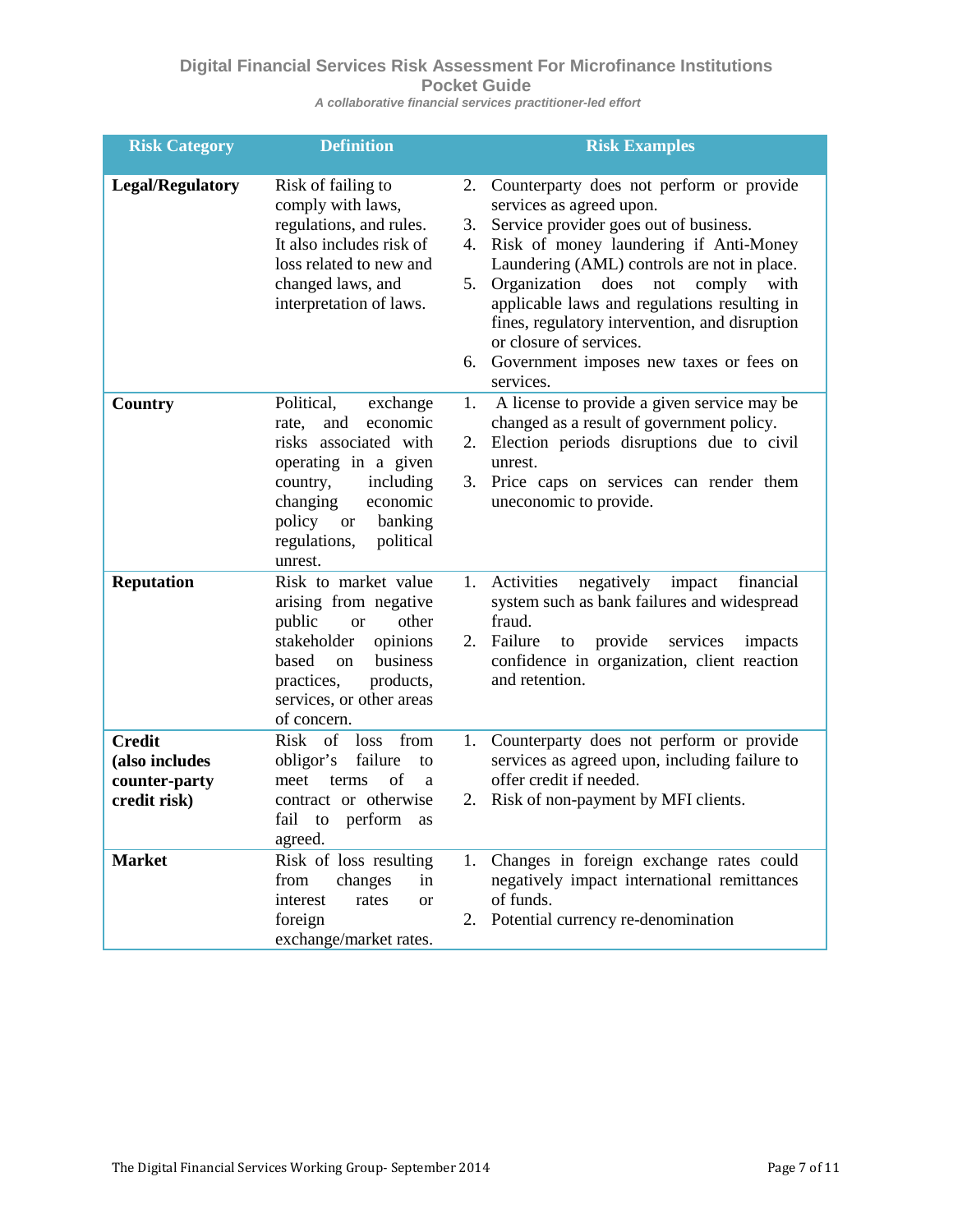### **2.2 Risk Assessments**

Risk assessment is a process that is composed of identifying, assessing and responding to risks so that the likelihood of achieving business objectives (in this case implementation of digital financial services) is increased. It also ensures that appropriate resources, both management and staff, are allocated to manage those risks.

**Self- Assessment Steps**

- 1. Assessment Planning
- 2. Event Identification
- 3. Carry out Assessment
- <span id="page-9-0"></span>4. Mitigation Responses

An effective risk assessment process should involve key areas within an organization – Operations, Credit, Lending, Risk Management, Internal Audit and others, as deemed appropriate. In performing a risk assessment, the following considerations should be taken into account:

### **Table 2.2.1 Key Questions and Strategies**

| <b>Key Questions</b>                                                                              | What should you do?                                                                                                                                  |
|---------------------------------------------------------------------------------------------------|------------------------------------------------------------------------------------------------------------------------------------------------------|
| What are the largest risks to business<br>objectives?                                             | Understand the largest risks.<br>$\bullet$                                                                                                           |
| How are the risks updated in response to<br>information<br>changing<br>and<br>new<br>information? | Ensure risks are kept up to date.<br>$\bullet$                                                                                                       |
| What is the response strategy and related<br>accountability and implementation plan?              | Assign accountable parties to each of the<br>$\bullet$<br>risks and mitigants.<br>Mitigate largest risks and manage the<br>$\bullet$<br>other risks. |

*Note: When identifying risk exposure through risk self-assessment, the goal is to focus on the higher level risks, rather than on lower level risks that may not be material (i.e. they may not have a significant impact on the objectives and goals that an organization is seeking to achieve).*

In conducting a risk assessment, an institution needs to understand what the probability is of the risk occurring, and if it does occur, how severe the impact on the MFI is likely to be. Probability and impact will help an institution determine what their risk mitigation strategies and actions will be. Risks can be categorized by frequency and then assigned a probability as described below: [14](#page-9-1)

<span id="page-9-1"></span> $14$  When assessing the likelihood of risk, consider that it is not the potential for occurrence (every time you buy a lottery ticket you could potentially be a winner), but rather it is the expected frequency or probability of occurrence. Frequency or Probability or both can be used by an MFI make its risk assessment.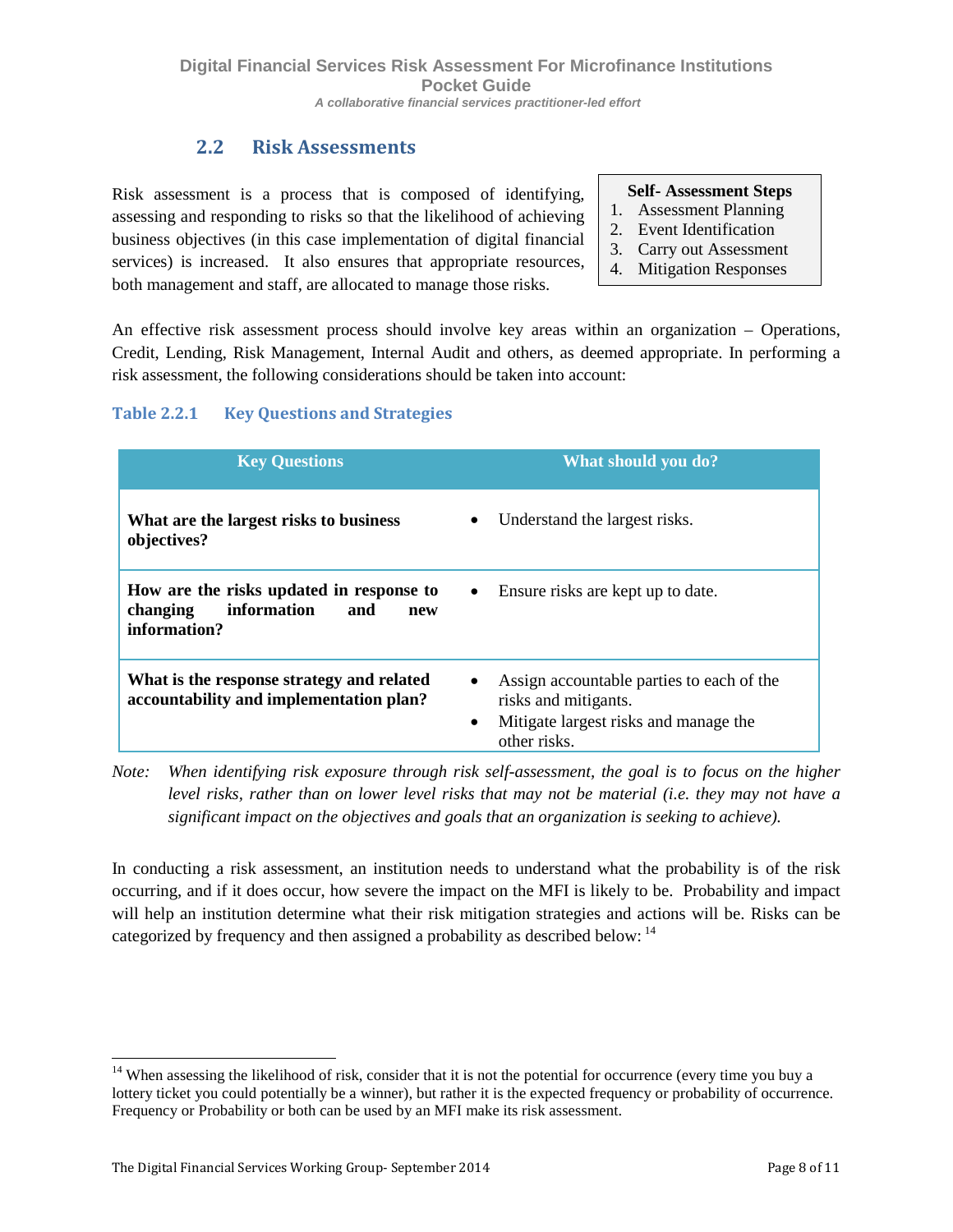| <b>Frequency</b>   | <b>Probability</b> | <b>Probability</b>             |
|--------------------|--------------------|--------------------------------|
|                    |                    | (Low, Medium, High)            |
| Every 10 years     | 10%                | Low Probability of Occurrence  |
| Every 5 years      | 20%                | Medium Probability of          |
| Every 2 years      | 50%                | Occurrence                     |
| Every year or less | 100%               | High Probability of Occurrence |
|                    |                    |                                |

### **Figure 2.2.2 Risk Assessment Probability Scale**

Using the risk probability, an institution determines impacts of each risk on its operations and clients. Some risks will have low impacts on an MFI while others will be more severe. For example, risks with higher impacts and higher probabilities of occurrence will require swifter responses. The figure below provides a useful tool to quickly determine appropriate mitigation decisions.

### **Figure 2.2.3 Risk Mitigation Decisions Using Impact and Probability Levels**

|               |     | Impact        |      |
|---------------|-----|---------------|------|
| Probability   | Low | <b>Medium</b> | High |
| High          |     |               |      |
| <b>Medium</b> |     |               |      |
| Low           |     |               |      |

| Key:                                                                                                                                        |
|---------------------------------------------------------------------------------------------------------------------------------------------|
| <b>Green Risks:</b> Do not need to mitigate if risk is acceptable. Monitor and reduce where practicable.                                    |
| Yellow Risks: Risks should be mitigated/reduced as far as practical, for example depending on<br>resources as well as competing priorities. |
| <b>Red Risks:</b> Strongly consider mitigating risk and taking immediate action.                                                            |

## <span id="page-10-0"></span>**3. Issues and Lessons from the Field**

The following key issues and lessons have been captured from other MFIs who have analyzed and/or implemented DFS. Valuable experiences have been distilled into 9 key areas both internal and external to MFIs weighing a DFS product or managing an existing product.

### • **Client Trust is a Necessary Precondition for Successful DFS Product Take-up**

Trust is of primary importance when venturing into new channel delivery capabilities by the MFI. The clients must trust that the MFI will be able to deliver securely the service that it is promoting. Clients also must trust that the MFI's delivery partners are also reliable. Using MPESA as an example, people in Kenya knew that Safaricom/Vodafone were reliable in delivering text messages so when the company added the payment element of their service, people trusted that their payments would be safely delivered.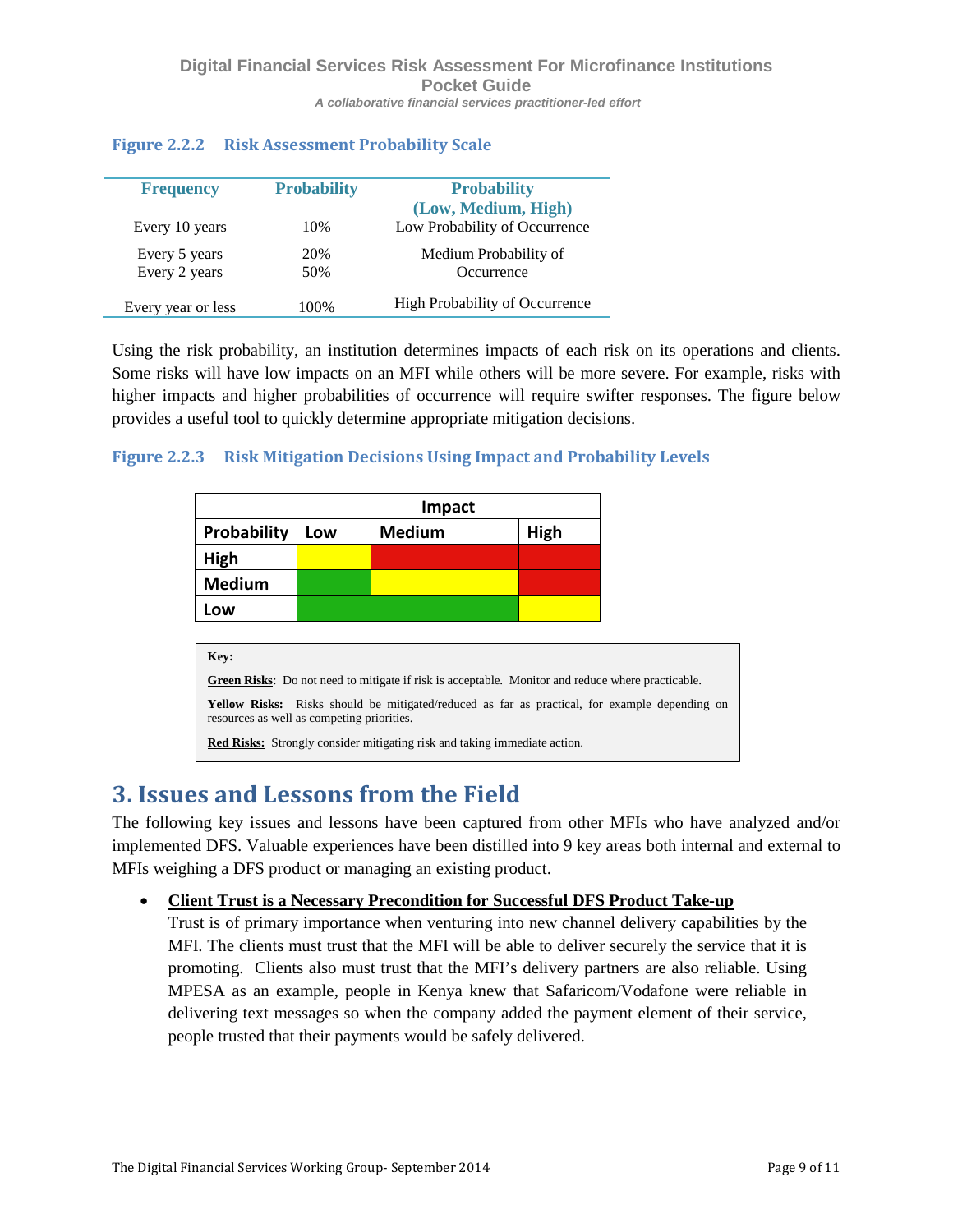### • **Dedicated Team for the Project**

When taking on a major project like mobile banking/payments systems, it is valuable to the MFI to ensure that there is a team of people who can be dedicated to the new effort so that they can concentrate on managing the project according to the delivery schedule. Often times we observe that when a new project is engaged, the local team is made up of the same players that are already 100% busy running the current business. With the large workload of running the business, the new project often suffers from not receiving the time and attention needed. This causes a lot of project delays and contractors waiting on local staff to perform their tasks so that the contractors can complete their work.

#### • **Business Unit Involvement**

Building trust and confidence in the system by clients is extremely important.<sup>[15](#page-11-0)</sup> If the system isn't working properly or clients don't fully know how to use it, they will not have confidence to adopt it and may even lose trust in the MFI thereby leading to poor portfolio quality or even lost clients. Studies on mobile money adoption show that there's a greater chance customers will continue using the new mobile money technology if they are confident in how to use it initially (lots of initial hand holding required), and able to use it again right away (i.e., don't wait another six months for the next loan disbursement).

### • **Road-test New Payment Systems Internally with Staff Before Rolling Out to Clients**

Test new payment systems first with staff internally to ensure it's working properly (the teething process) and the staff can understand it and can market it to clients. And test it in small trials and incrementally expand – starting with low hanging fruit (i.e., areas where coverage is better or clients are more educated).

### • **Senior Management Engagement in Project Management**

Keeping to the projected delivery schedule is an important part of the change management for the MFI, and this means that leadership is critical to push it through and maintain the momentum.

### • **Partner Reliability is Critical**

Partner reliability is very important for the ongoing success of new innovations in channel delivery. While price is always an important element in vendor selection process, the reliable sustainability of the partner is also very important. Will the management system partner be in business for the long term? Will the Mobile Network Operator (MNO) be able to provide the payment service or the message delivery; what is their track record in the community? Are the agents used as cashing and cash out points reliable; do they have the needed cash, a sufficient number of points of service, and a business that will be in the community long term?

• **Knowledgeable employees are critical:** Knowledgeable employees are critical to the roll out of new innovations. Ensuring that employees know and understand the products and services means they will be able to guide clients through difficult times when they are learning how to use the new products. Linking employees pay to the product or service is

<span id="page-11-0"></span><sup>&</sup>lt;sup>15</sup> Please refer to "Resources on Consumer Education for Branchless Banking" at <https://www.microfinanceopportunities.org/4-work-with-us/mfo-in-the-field/project-list/branchless-banking-2/>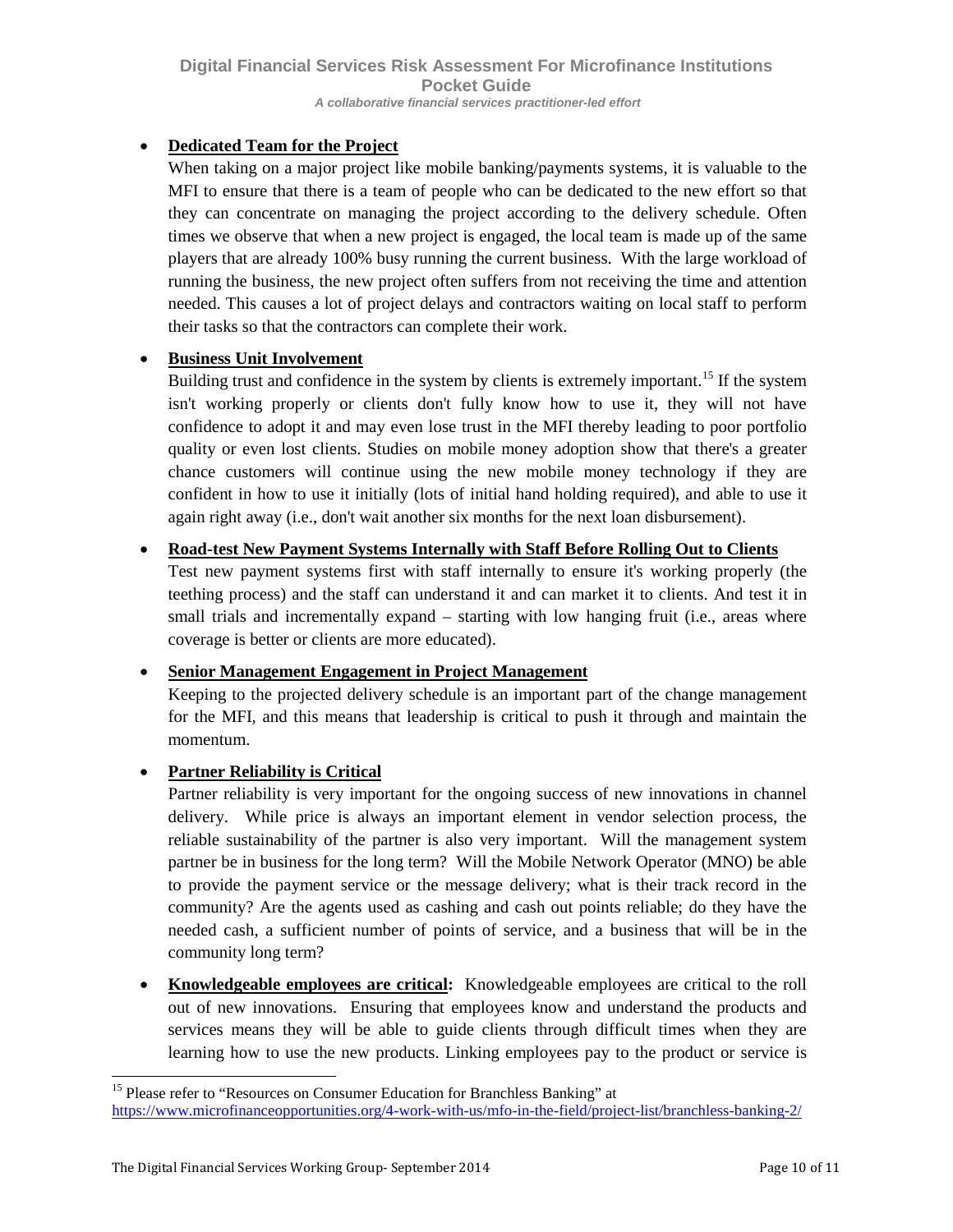one way that some organizations have ensured that their workforce knows intimately how the service works and ensures that it works reliably every day. Linking pay with a product, introducing the product internally with the employees first and then to the clients helps ensure that operations will be working before being exposed to the broader customer community**.**

#### • **Product Support Available Full-time for Clients and Employees is Recommended**

It is valuable to understand that when the new more sophisticated set of operations, procedures and systems are put in place, a support system also needs to be established so that when infrequently performed tasks are forgotten, there is a quick way to help the line employee assist a client with their transactions. Also, new employees will be coming onboard and their ability to be adequately instructed on how to operate the system and to also be supported when they are still learning on the job is critical in helping the customer maintain trust in an organization and its staff and to be confident that they are supported during difficult times.

### • **An Experienced Project Manager is Advisable**

Project Management is often assumed to be a skill that is readily available in all project participants but experience has shown that it is a critical function that the leader (Project Sponsor) will want to ensure is adequately addressed by the project team. Project management leadership is the on the ground representative of the project sponsor on a daily basis and needs to have the authority to insist and ensure that project members are fulfilling their roles and deliverables so that the long delays to the critical path of the project don't stop progress. The project manager has to be able to take any number of unstructured sets of challenges that come up in the course of the project and ensure that those challenges are addressed in a timely manner. It might mean at times that the skills to solve the challenges are internal and at other times they need to be acquired from vendors or consultants. The person filling the project manager role thus must be able to make decisions and take action quickly and then ensure that all critical parties are informed about any changes that have taken place so that a continued coordination across the project team is maintained. The project manager is key and critical to success.

## <span id="page-12-0"></span>**4. Additional Useful Resources**

There is an expansive and growing library of resources available to MFIs on DFS. These can be accessed by free membership to the DFS forum on the LinkedIn social media platform. The forum's resource library is managed by group members and divided into the following folders:

- 1. Cases and briefs
- 2. Standards
- 3. Risk Assessment

In addition, Appendix A contains a subset of the most relevant publications. Finally, the authors of this pocket guide would like to encourage the MFI community to share lessons learned. To this end, there is an online community on the LinkedIn site that maintains an electronic library of "Lessons Learned," where stakeholders are invited to contribute their key learnings.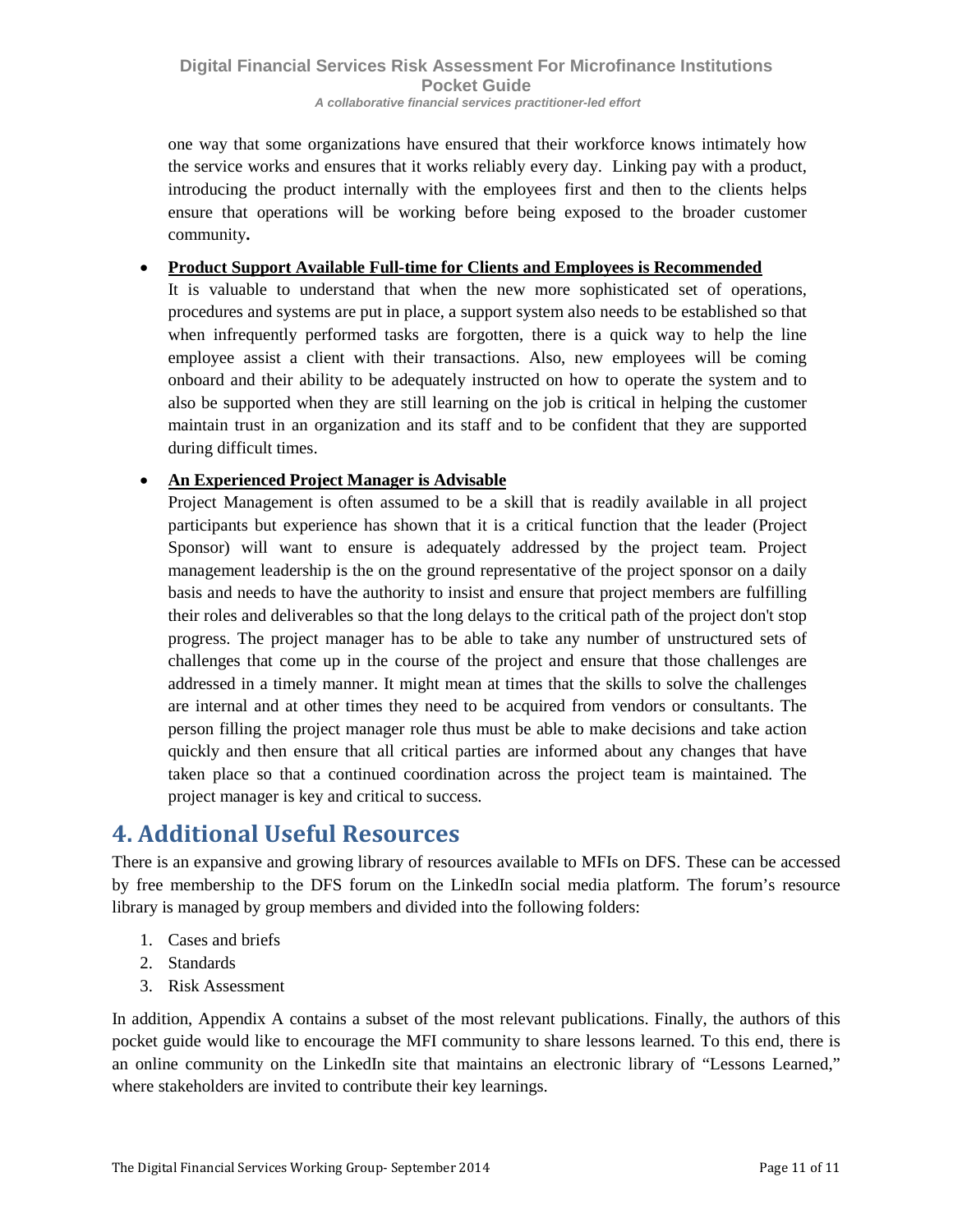### **Appendix A Resource Documents**

- 1. A Practical Guide to Information Governance (Iron Mountain) [http://www.ironmountain.com/Knowledge-Center/Reference-Library/View-by-Document-](http://www.ironmountain.com/Knowledge-Center/Reference-Library/View-by-Document-Type/White-Papers-Briefs/A/A-Practical-Guide-To-Information-Governance.aspx)[Type/White-Papers-Briefs/A/A-Practical-Guide-To-Information-Governance.aspx](http://www.ironmountain.com/Knowledge-Center/Reference-Library/View-by-Document-Type/White-Papers-Briefs/A/A-Practical-Guide-To-Information-Governance.aspx)
- 2. Agent Network Accelerator Survey Kenya Country Report 2013 (Helix Institute of Digital Finance) [http://helix-institute.com/data-and-insights/agent-network-accelerator-survey-kenya-country-report-](http://helix-institute.com/data-and-insights/agent-network-accelerator-survey-kenya-country-report-2013)[2013](http://helix-institute.com/data-and-insights/agent-network-accelerator-survey-kenya-country-report-2013)
- 3. Agent Network Accelerator Survey-Nigeria 2014 (Helix Institute of Digital Finance) [http://helix](http://helix-institute.com/data-and-insights/agent-network-accelerator-survey-nigeria-country-report-2014)[institute.com/data-and-insights/agent-network-accelerator-survey-nigeria-country-report-2014](http://helix-institute.com/data-and-insights/agent-network-accelerator-survey-nigeria-country-report-2014)
- 4. Agent Network Accelerator Survey-Tanzania Country Report 2013 (Helix Institute of Digital Finance) [http://helix-institute.com/data-and-insights/agent-network-survey-tanzania-country-report-](http://helix-institute.com/data-and-insights/agent-network-survey-tanzania-country-report-2013)[2013](http://helix-institute.com/data-and-insights/agent-network-survey-tanzania-country-report-2013)
- 5. Agent Network Accelerator Survey Uganda Country Report 2013 (Helix Institute of Digital Finance) [http://helix-institute.com/data-and-insights/agent-network-accelerator-survey-%E2%80%93-uganda](http://helix-institute.com/data-and-insights/agent-network-accelerator-survey-%E2%80%93-uganda-country-report-2013-0)[country-report-2013-0](http://helix-institute.com/data-and-insights/agent-network-accelerator-survey-%E2%80%93-uganda-country-report-2013-0)
- 6. Digital Money Innovation Framework (Bill & Melinda Gates Foundation) [https://dl.dropboxusercontent.com/u/14380593/DigitalMoneyInnovationFramework\\_Bill%26Melinda](https://dl.dropboxusercontent.com/u/14380593/DigitalMoneyInnovationFramework_Bill%26MelindaGatesFoundation.pdf) [GatesFoundation.pdf](https://dl.dropboxusercontent.com/u/14380593/DigitalMoneyInnovationFramework_Bill%26MelindaGatesFoundation.pdf)
- 7. Standards and Practices Report for Electronic and Mobile Payments (Deloitte Consulting LLP) [http://nethope.org/assets/uploads/Electronic\\_Payments\\_Standards\\_and\\_Practices\\_Report.pdf](http://nethope.org/assets/uploads/Electronic_Payments_Standards_and_Practices_Report.pdf)
- 8. Emerging Trends for Mobile Money Agent Networks (Helix Institute) [http://helix](http://helix-institute.com/sites/default/files/Presentation%20Downloads/Emerging%20Trends%20for%20Mobile%20Money%20Agent%20Networks.pdf)[institute.com/sites/default/files/Presentation%20Downloads/Emerging%20Trends%20for%20Mobile](http://helix-institute.com/sites/default/files/Presentation%20Downloads/Emerging%20Trends%20for%20Mobile%20Money%20Agent%20Networks.pdf) [%20Money%20Agent%20Networks.pdf](http://helix-institute.com/sites/default/files/Presentation%20Downloads/Emerging%20Trends%20for%20Mobile%20Money%20Agent%20Networks.pdf)
- 9. Executive Review Risk Management v1-June 2014 (GSMA-Mobile Money for the Unbanked) [http://www.gsma.com/mobilefordevelopment/wp](http://www.gsma.com/mobilefordevelopment/wp-content/uploads/2014/06/ExecutiveReview_RiskManagement_v1_June2014.pdf)[content/uploads/2014/06/ExecutiveReview\\_RiskManagement\\_v1\\_June2014.pdf](http://www.gsma.com/mobilefordevelopment/wp-content/uploads/2014/06/ExecutiveReview_RiskManagement_v1_June2014.pdf)
- 10. Final Risk Management toolkit-Summary (GSMA-Mobile Money for the Unbanked) [http://www.gsma.com/mobilefordevelopment/wp-content/uploads/2014/06/Final\\_Risk-Management-](http://www.gsma.com/mobilefordevelopment/wp-content/uploads/2014/06/Final_Risk-Management-Toolkit-Summary.pdf)[Toolkit-Summary.pdf](http://www.gsma.com/mobilefordevelopment/wp-content/uploads/2014/06/Final_Risk-Management-Toolkit-Summary.pdf)
- 11. mMoney Handbook v6-Digital Finance for Development- A Handbook for USAID Staff (USAID and FHI 360) [http://pdf.usaid.gov/pdf\\_docs/pbaaa740.pdf](http://pdf.usaid.gov/pdf_docs/pbaaa740.pdf)
- 12. MMU Enabling Regulatory Solutions (GSMA-Mobile Money for the Unbanked) [http://www.gsma.com/mobilefordevelopment/wp-content/uploads/2013/02/MMU-Enabling-](http://www.gsma.com/mobilefordevelopment/wp-content/uploads/2013/02/MMU-Enabling-Regulatory-Solutions-di-Castri-2013.pdf)[Regulatory-Solutions-di-Castri-2013.pdf](http://www.gsma.com/mobilefordevelopment/wp-content/uploads/2013/02/MMU-Enabling-Regulatory-Solutions-di-Castri-2013.pdf)
- 13. MMU Managing the Risk in Fraud in Mobile Money 2012 (GSMA-Mobile Money for the Unbanked) [http://www.gsma.com/mobilefordevelopment/managing-the-risk-of-fraud-in-mobile](http://www.gsma.com/mobilefordevelopment/managing-the-risk-of-fraud-in-mobile-money)[money](http://www.gsma.com/mobilefordevelopment/managing-the-risk-of-fraud-in-mobile-money)
- 14. Mobile Financial Services Risk Matrix (USAID and Booz Hamilton, Kenya School of Monetary Studies) [http://www.gsma.com/mobilefordevelopment/wp](http://www.gsma.com/mobilefordevelopment/wp-content/uploads/2012/06/mobilefinancialservicesriskmatrix100723.pdf)[content/uploads/2012/06/mobilefinancialservicesriskmatrix100723.pdf](http://www.gsma.com/mobilefordevelopment/wp-content/uploads/2012/06/mobilefinancialservicesriskmatrix100723.pdf)
- 15. Mobile Financial Services: Basic Terminology (Alliance for Financial Inclusion) [http://www.afi](http://www.afi-global.org/sites/default/files/publications/mfswg_gl_1_basic_terminology_finalnewnew_pdf.pdf)[global.org/sites/default/files/publications/mfswg\\_gl\\_1\\_basic\\_terminology\\_finalnewnew\\_pdf.pdf](http://www.afi-global.org/sites/default/files/publications/mfswg_gl_1_basic_terminology_finalnewnew_pdf.pdf)
- 16. Mobile Financial Services: Regulatory Reporting (Alliance for Financial Inclusion) [http://www.afi](http://www.afi-global.org/sites/default/files/publications/mfswg_guideline_note_no.3_lo.pdf)[global.org/sites/default/files/publications/mfswg\\_guideline\\_note\\_no.3\\_lo.pdf](http://www.afi-global.org/sites/default/files/publications/mfswg_guideline_note_no.3_lo.pdf)
- 17. Mobile Financial Services: Technology Risks 2013 (Alliance for Financial Inclusion) [http://www.afi-global.org/sites/default/files/publications/mfswg\\_guideline\\_note\\_no.2\\_lo.pdf](http://www.afi-global.org/sites/default/files/publications/mfswg_guideline_note_no.2_lo.pdf)